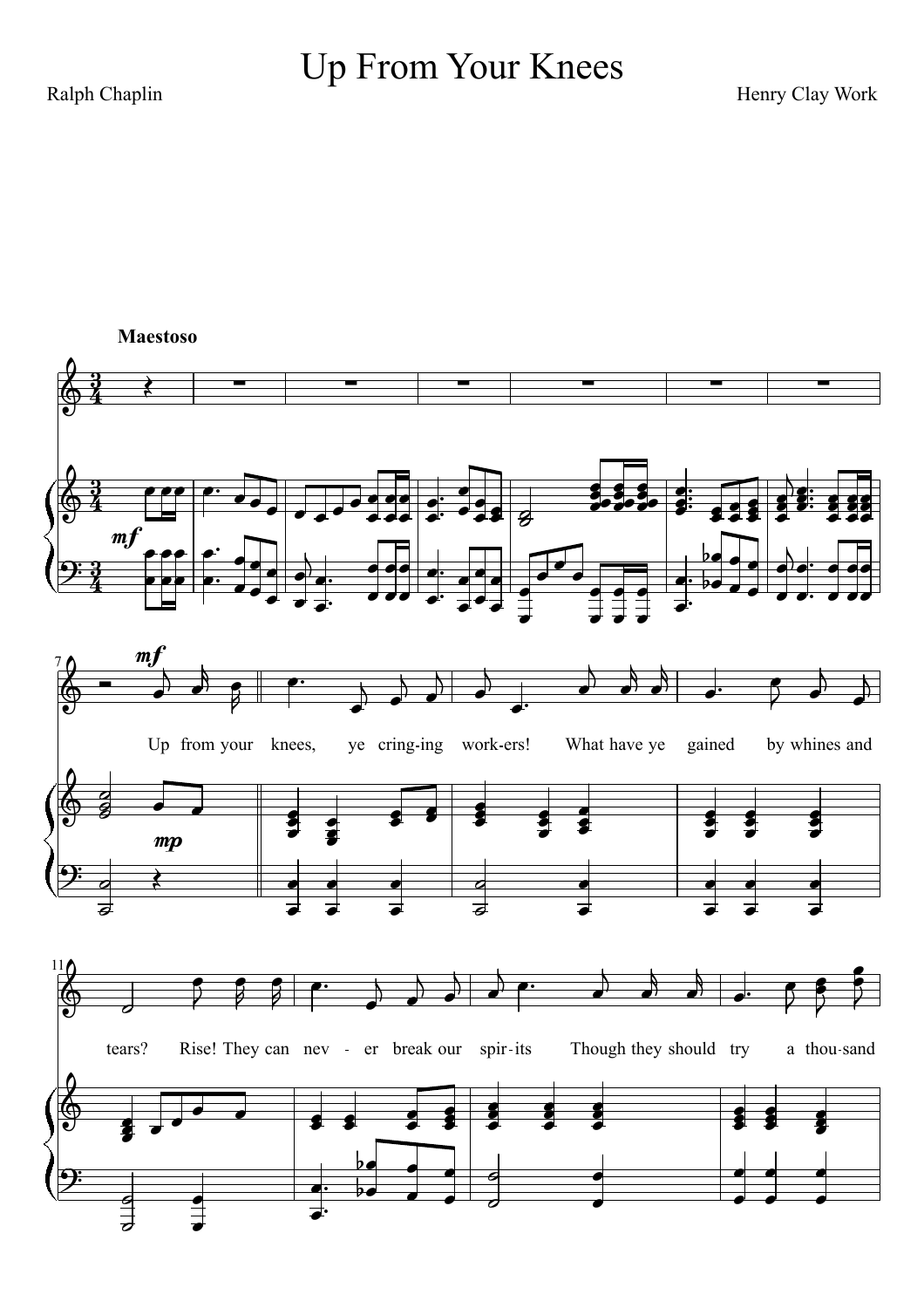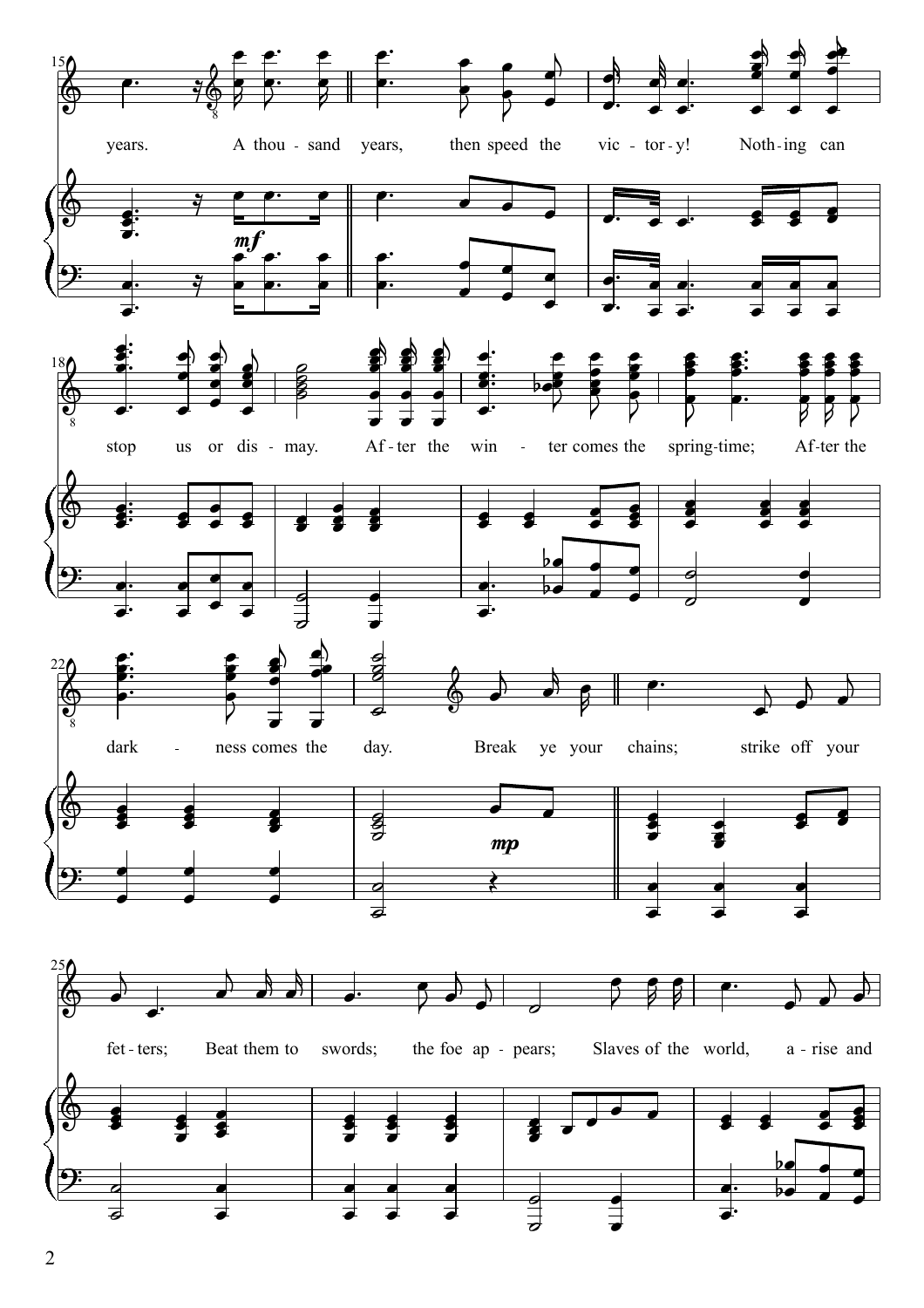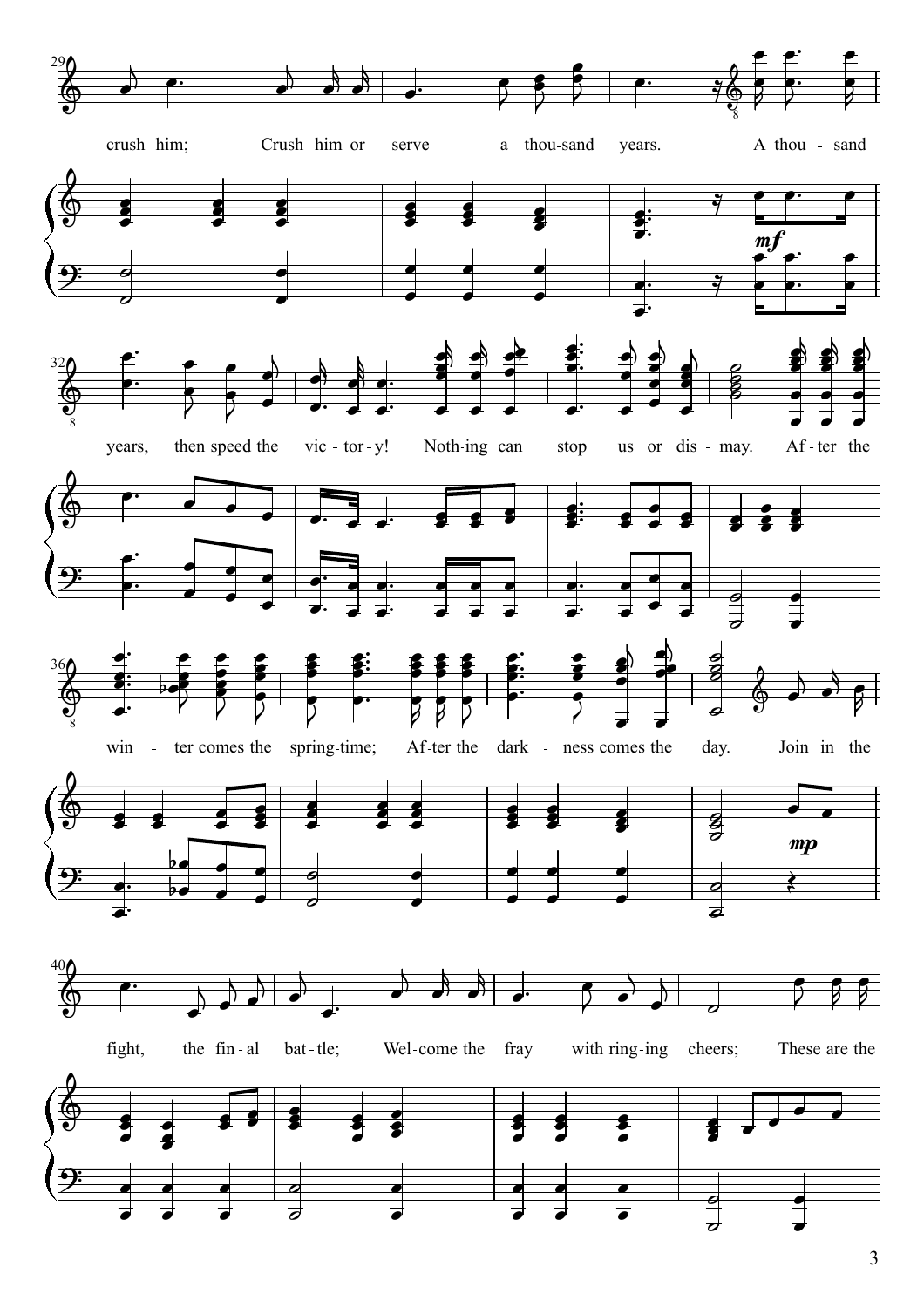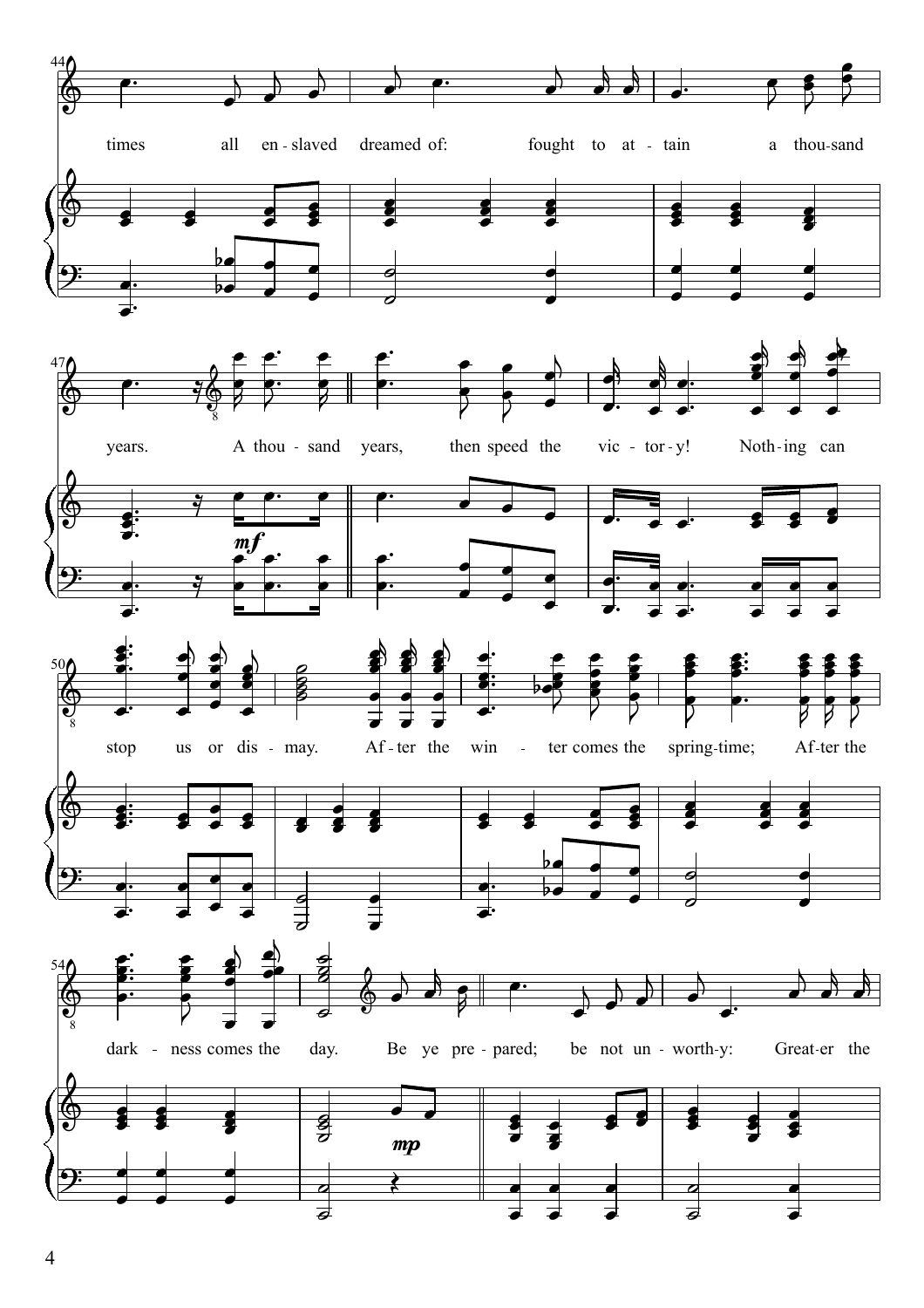

5 6